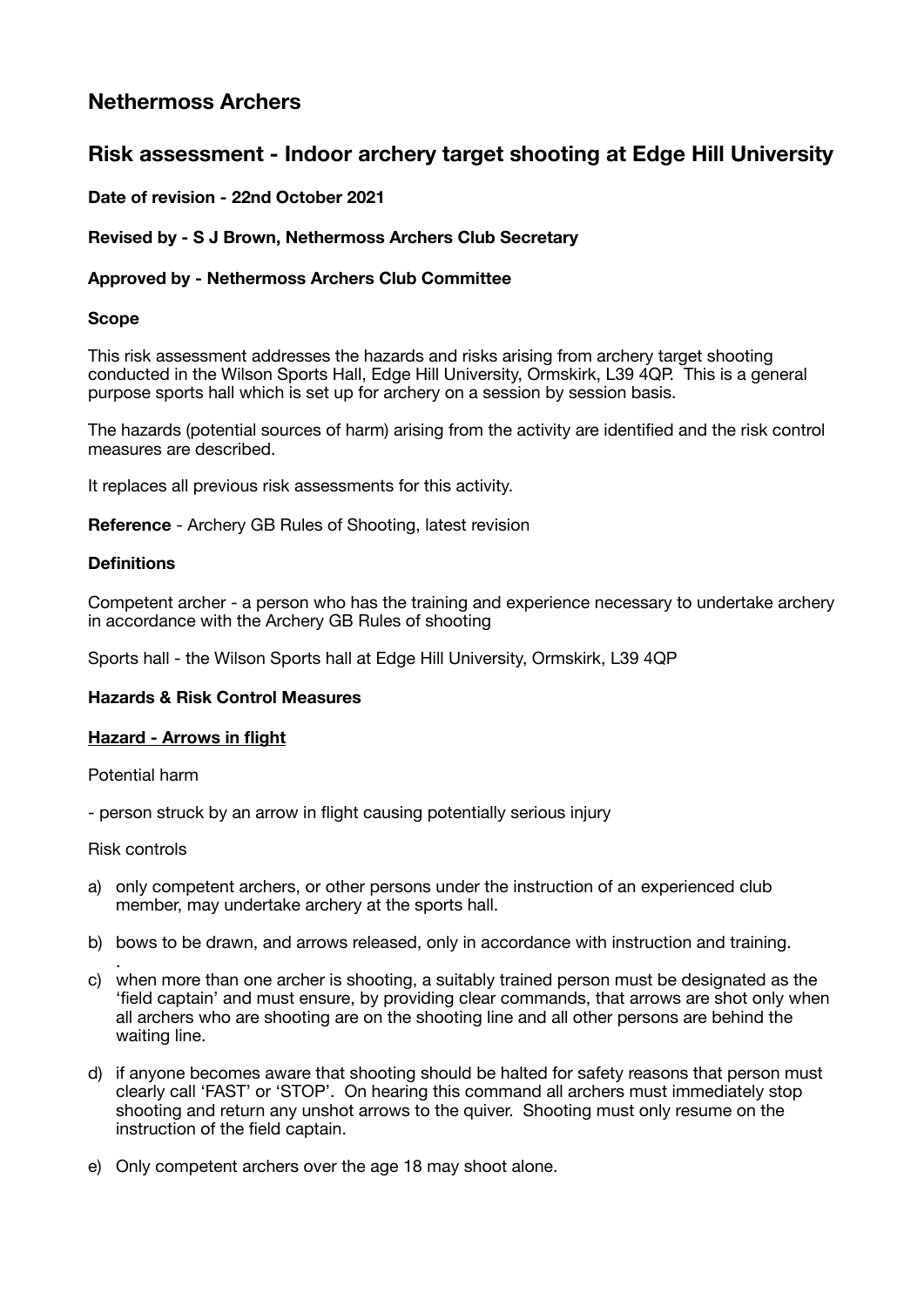- f) junior archers (under the age of 18) must be supervised by at least one adult member of Archery GB.
- g) spectators to be briefed on safe range behaviour

# **Hazard - Arrows (other)**

## Potential harm

- arrows may cause injury during the process of shooting, when being collected from the target or when lying on the floor.

## Risk controls

- a) arrows must be selected to be of sufficient length to ensure they do not drop off the bow's arrow rest when at full draw.
- b) only suitably trained persons may collect arrows from a target.
- c) arrows must be carried by the side, point down, or in a quiver.
- d) footwear that fully encloses the toes and front of the foot must be worn by all archers.

# **Hazard - Bow string**

Potential harms

- the bow string may strike the forearm when it has been released, causing bruising.
- the bow string may become entangled with long hair, jewellery or clothing
- the bow string may be pulled back against the chest, causing abrasion

### Risk controls

- a) drawing a bow is to be undertaken only in accordance with instruction and training.
- b) a correctly fitted armguard must be worn (except when using a compound bow).
- c) long hair must be tied back.
- d) a correctly fitted chest guard is to be worn, if required.
- e) jewellery, facial piercings or badges on tops or jackets must be removed or covered.

### **Hazard - Equipment failure**

### Potential harms

- facial or eye injury caused by bow limbs or string breaking
- splinters caused by damaged carbon or wooden arrows

### Risk controls

a) only properly maintained equipment to be used. Members should inspect their own equipment regularly for signs of damage. Club equipment is maintained by the Maintenance Officer.